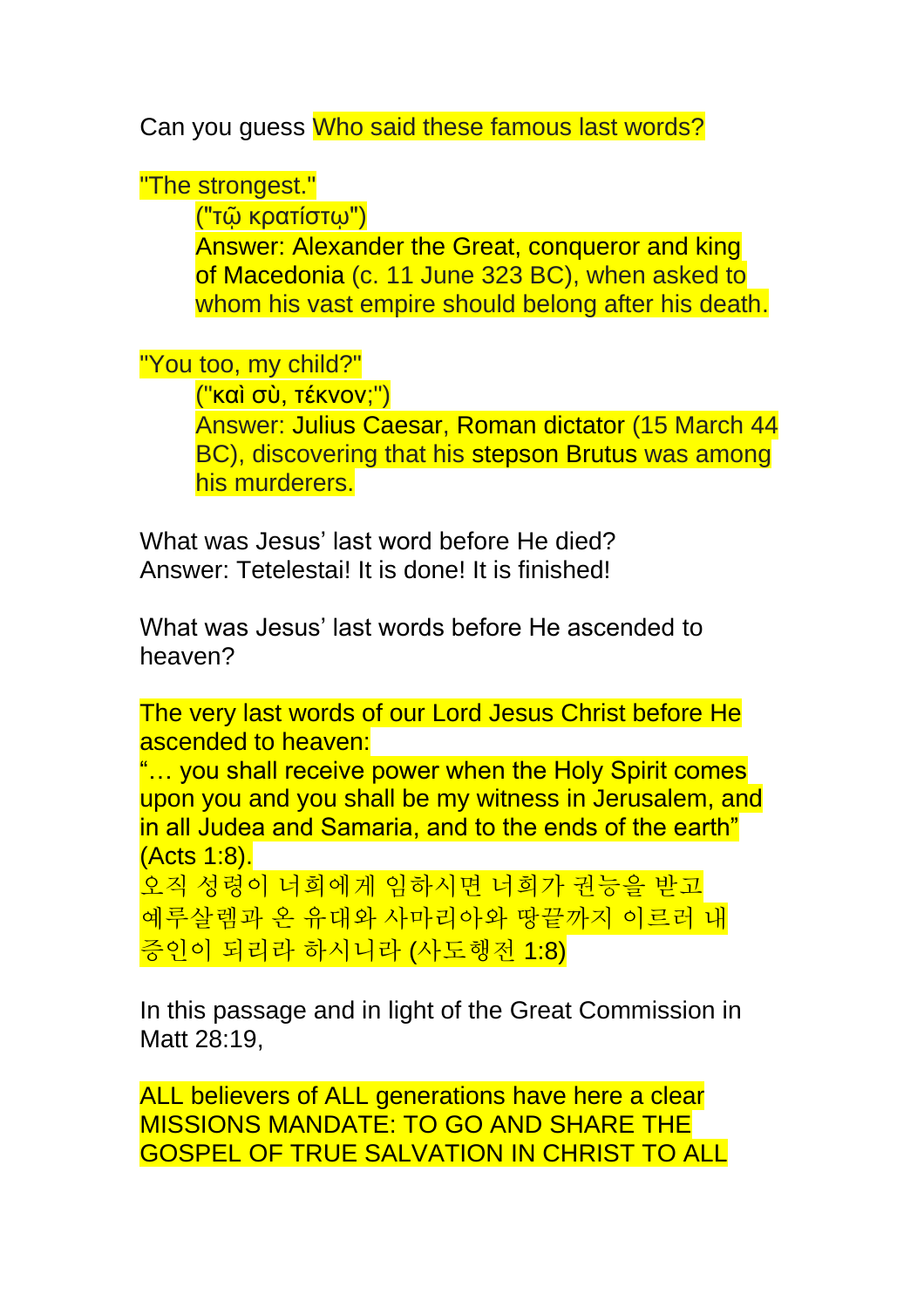PEOPLES, NATIONS, TONGUES TO THE ENDS OR REMOTEST PARTS OF THE EARTH.

Now this Great Commission to go into all the world and preach the Gospel and make disciples of all nations is a daunting task, but Christ said, I won't leave you alone. I send the Holy Spirit: According to Acts 1:8, what does the Holy Spirit give us?

The Holy Spirit Gives Us Power

"… you shall receive power when the Holy Spirit comes upon you and you shall be my witness in Jerusalem, and in all Judea and Samaria, and to the ends of the earth" (Acts 1:8).

오직 성령이 너희에게 임하시면 너희가 권능을 받고 예루살렘과 온 유대와 사마리아와 땅끝까지 이르러 내 증인이 되리라 하시니라 (사도행전 1:8)

So Jesus says the Holy Spirit will give us Power! Power! Do you want power? Yes?

But what kind of power?

Some mystical, magical force?

Or maybe the power to become wealthy, healthy and happy?

What does the Bible mean when it says power?

The Power to Do What?

- We -- Christians -- will have the power to be His witnesses to the nations! What does witness mean?
- The word "witness" in Greek is the word "martus" which refers to "those who bear witness or testify to the truth."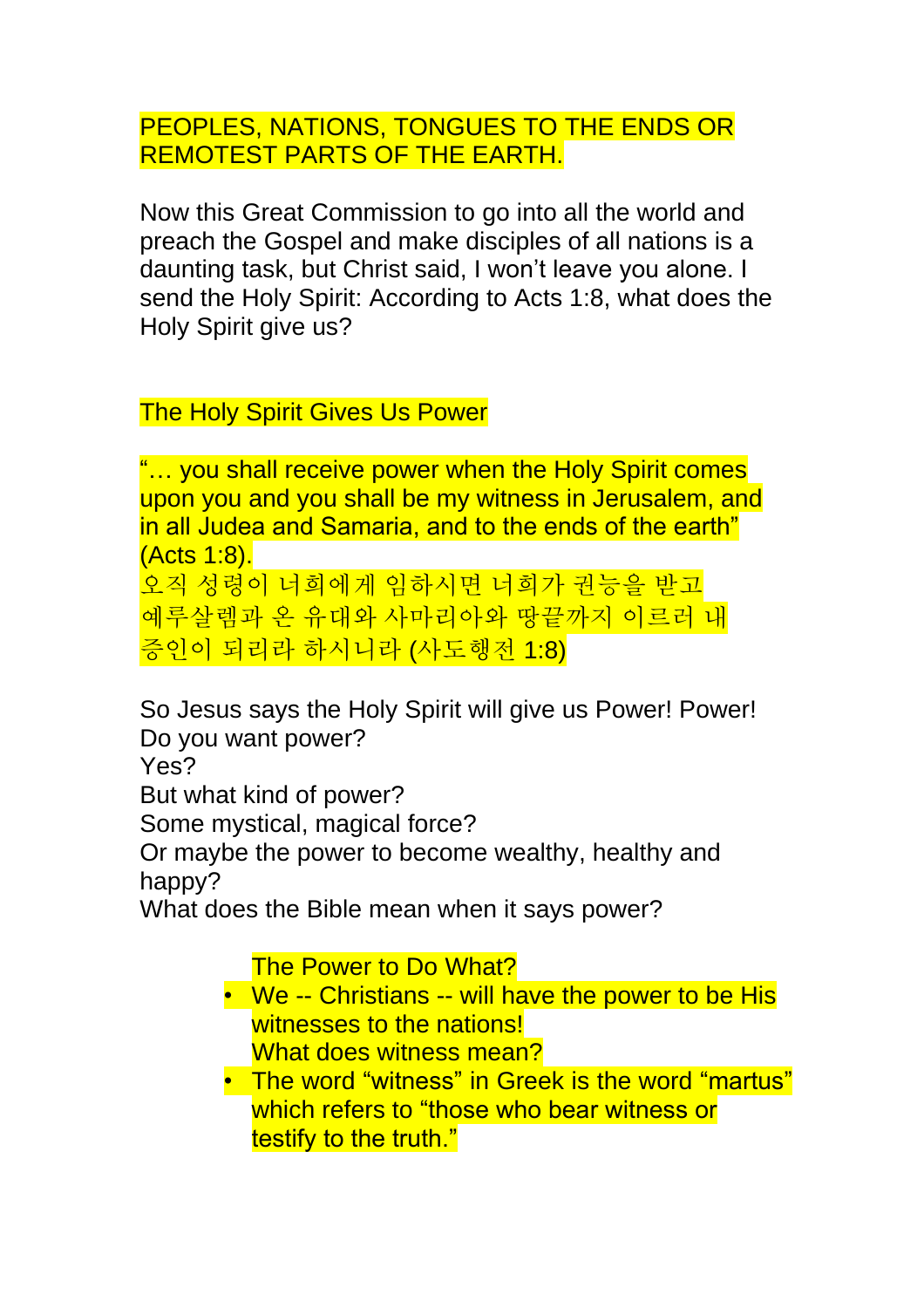So the Holy Spirit will give us the power to testify as witnesses to the truth. But…

What is the Truth?

• Jesus is CALLING HIS DISCIPLES TO TELL OTHERS THE TRUTH ABOUT HIM. • WE TOO ARE HIS DISCIPLES SO WE ARE CALLED TO BEAR WITNESS TO THE TRUTH: The GOSPEL OF JESUS CHRIST's life and death and resurrection for our justification – for the forgiveness of our sins.

And this testifying to Jesus can only be done if we have the Holy Spirit.

We see this with Jesus: Jesus received the Holy Spirit and He preached the Gospel. "The Spirit of the Lord is upon Me, because He has anointed Me to preach the Gospel" (Luke 4:18). 주의 성령이 내게 임하셨으니 이는 가난한 자에게 복음을 전하게 하시려고 (누가복음 4:18)

Only with power given to us through the Holy Spirit will we preach the Gospel to all the nations.

"This GOSPEL OF THE KINGDOM shall be preached in the whole world as a testimony TO ALL THE NATIONS, and then THE END WILL COME." Matthew 24:14

The end will come only when the Gospel is preached to all the nations.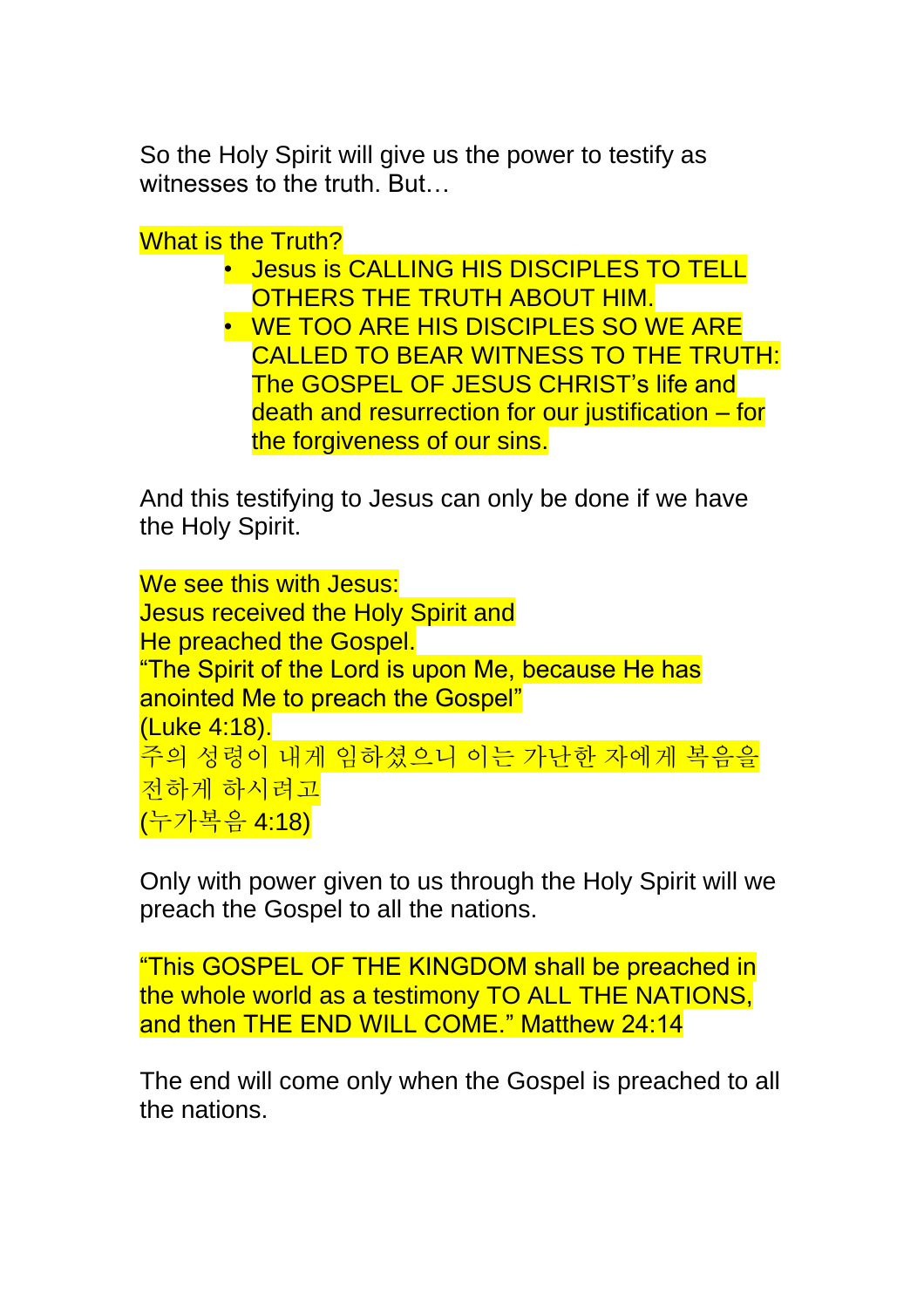- TO ALL THE NATIONS means that mission sits at the very heart of the entire book: GOD'S MISSION THROUGH THE CHURCH.
- Acts 1:8 is therefore a mission passage.
- It is both an OUTLINE AND A SUMMARY OF the book of ACTS.
- Therefore, Acts is a book about God's mission through the use of missionaries – to bring the Gospel to the nations.

And these missionaries are given power to proclaim the Gospel through Holy Spirit.

- We see the work of God's Spirit in the mission of the Church throughout the book of Acts.
- •
- The geographical scope of Acts 1:8 provides an outline of the entire book:
	- Jerusalem (Acts 1–7).
	- Judea and Samaria (Acts 8-12),
	- The ends of the earth (Acts 13–28).

Our passage in Acts 2, we see the Holy Spirit is poured from Heaven to earth first in in Jerusalem.

Why Jerusalem first?

Because Jerusalem is the center of the World, so the Gospel goes first to the Jews and then later to the Gentiles to the ends of the earth.

And that is why Jesus commands His Jewish followers to wait in Jerusalem for The Holy Spirit: The Gift The Father Promised

• The Command -- Jesus commands his disciples ==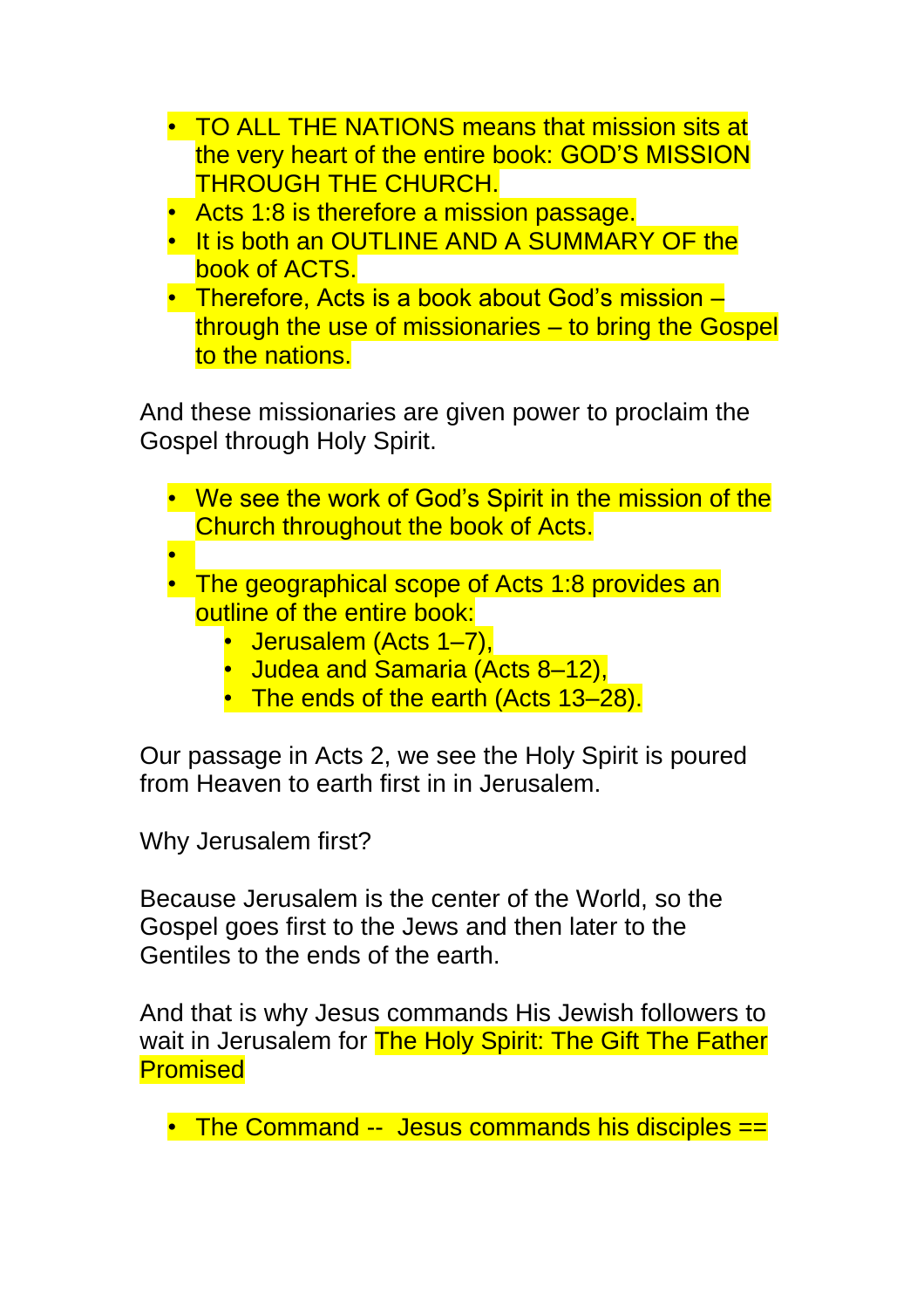• "Do not leave Jerusalem, but wait for the gift my Father promised, which you have heard me speak about. For John baptized with water, but in a few days you will be baptized with the Holy Spirit" (Acts 1:4–5).

- **The Promise of God** 
	- "I will pour out my Spirit on all people. Your sons and daughters will prophesy, your old men will dream dreams, your young men will see visions. Even on my servants, both men and women, I will pour out my Spirit in those days" (Joel 2:28-29).

And that Holy Spirit will later be spread from Jerusalem to Judea and Samaria and to the nations. Take a look a this Map Showing the spread of the gospel to the Gentiles in Acts

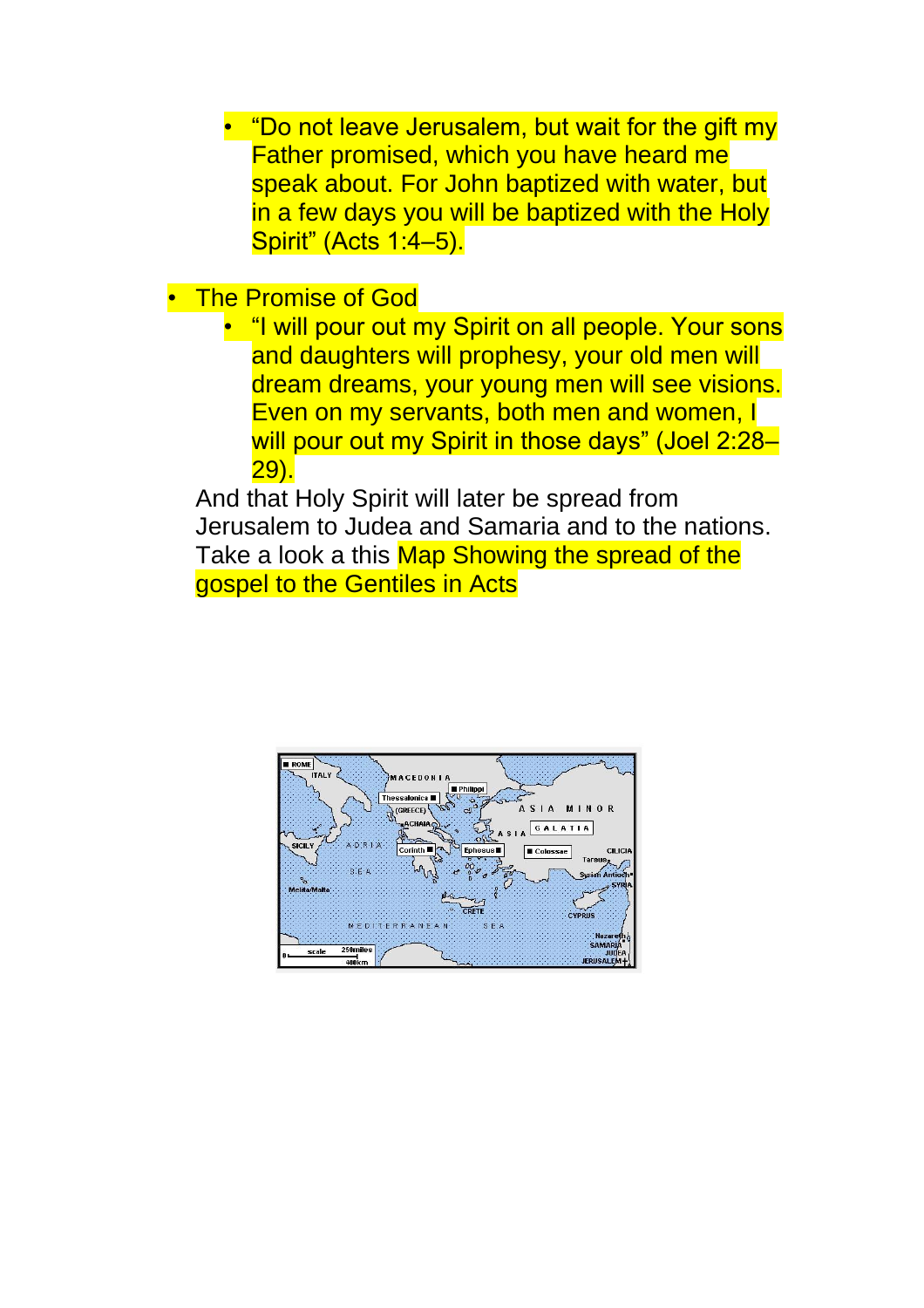Missionaries such as Paul in less than 30 years took the Gospel to places like Asia Minor (which is Turkey today) and Greece/Macedonia and Italy and so on and so forth.

Take a look at these cities on the map – do you recognize the cities in the rectangle boxes – like Rome, Corinth, Galatia, Ephesus, Phillipi, and Colossae.

What are these cities known for? How do you know these cities? Yes, they are cities of the books of the New Testament, they are cities where the churches are located in the NT. Paul wrote letters to these churches.

And wherever the Gospel went, a church was planted. A body of believers gathered together and met regularly – just like our church. Remember Acts 2:42 – the marks of a church. the Apostles Teaching – the Gospel, fellowship among believers, breaking of bread (communion), and prayer.

The early church met regularly to worship God so -- as the original disciples of Jesus and the early church did -- we should meet every Lord's Day.

Let us ... not give up meeting together, as some are in the habit of doing, but encouraging one another—and all the more as you see the Day approaching. Heb. 10:25

So as the Bible commands, we should not miss church but we should meet together and encourage each other. We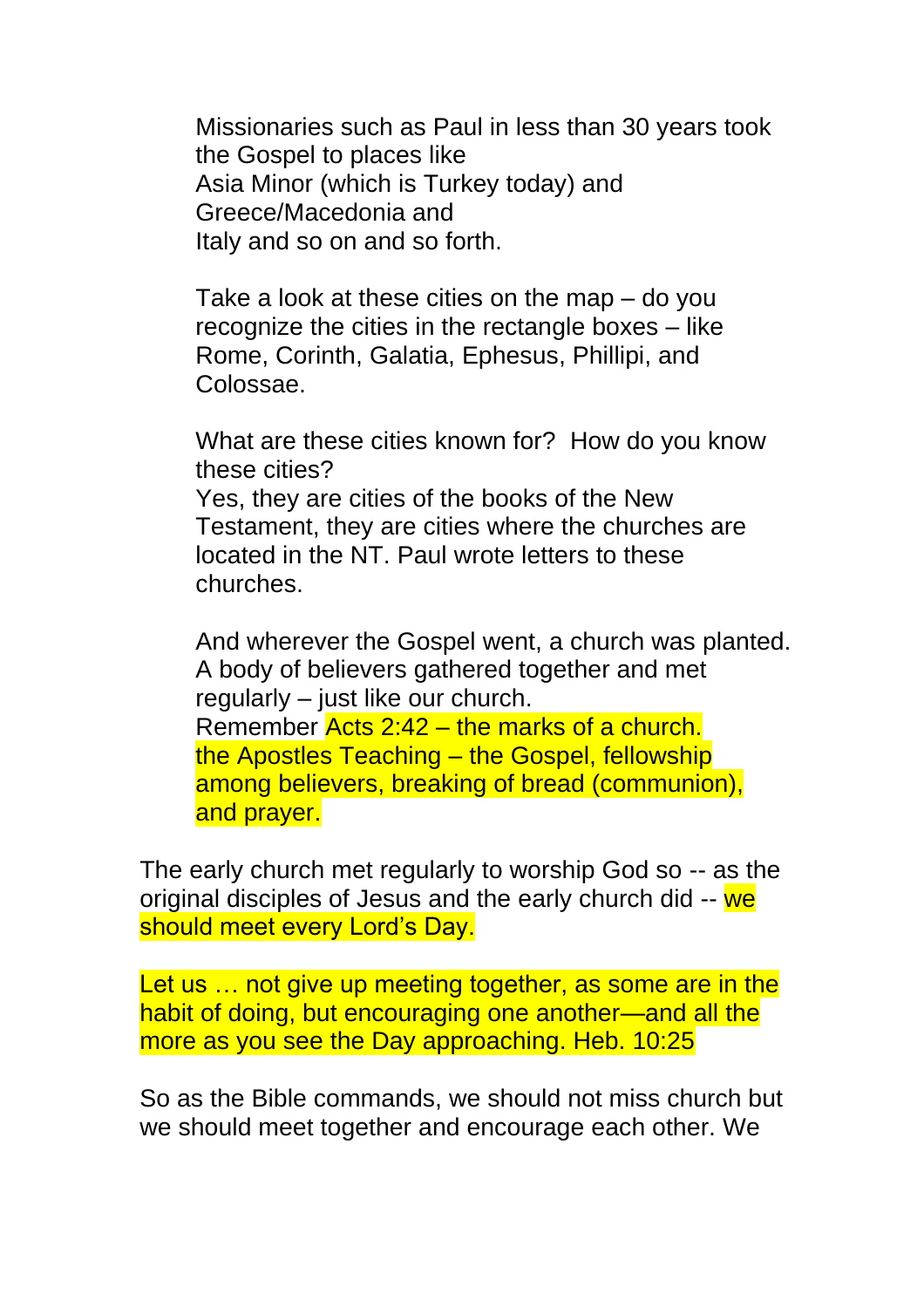should worship together, have bible study together, eat together and pray together and love each other.

## The Bible commands us to love each other.

Beloved, let us love one another, for love is of God; and everyone who loves is born of God and knows God. He who loves not, does not know God, for God is love. In this the love of God was manifested toward us, that God has sent His only begotten Son into the world, that we might live through Him. In this is love, not that we loved God, but that He loved us and sent His Son *to be* the propitiation for our sins. Beloved, if God so loved us, we also ought to love one another. 1 John 4:7-11

Not only does God commands us to love – He gives us reason to love: God loved us first and sent His son to be a propitiation for our sin.

He gave us His Son to take the penalty of our sin – He bore the righteous wrath of God on the cross – and by doing so, Jesus has propitiated for our sins so that God can now forgive us of our sin.

And so Beloved, because He loved us first and proved it through His Son, we can love him and we can also forgive and love one another. And now we are born of God – we are His children and we as a family meet on the Lord's day. Just as you meet with your family on Solal and Chusok – we too meet with gladness and joy and thanksgiving on the Lord's Day. And so did the early church.

In Acts 2, the Jews also came together in Jerusalem at the House of God – the Temple to celebrate a special day – it is called The Day of Pentecost

> • Pentecost was a day of celebration and joy for the end of the barley harvest. It was a harvest celebration.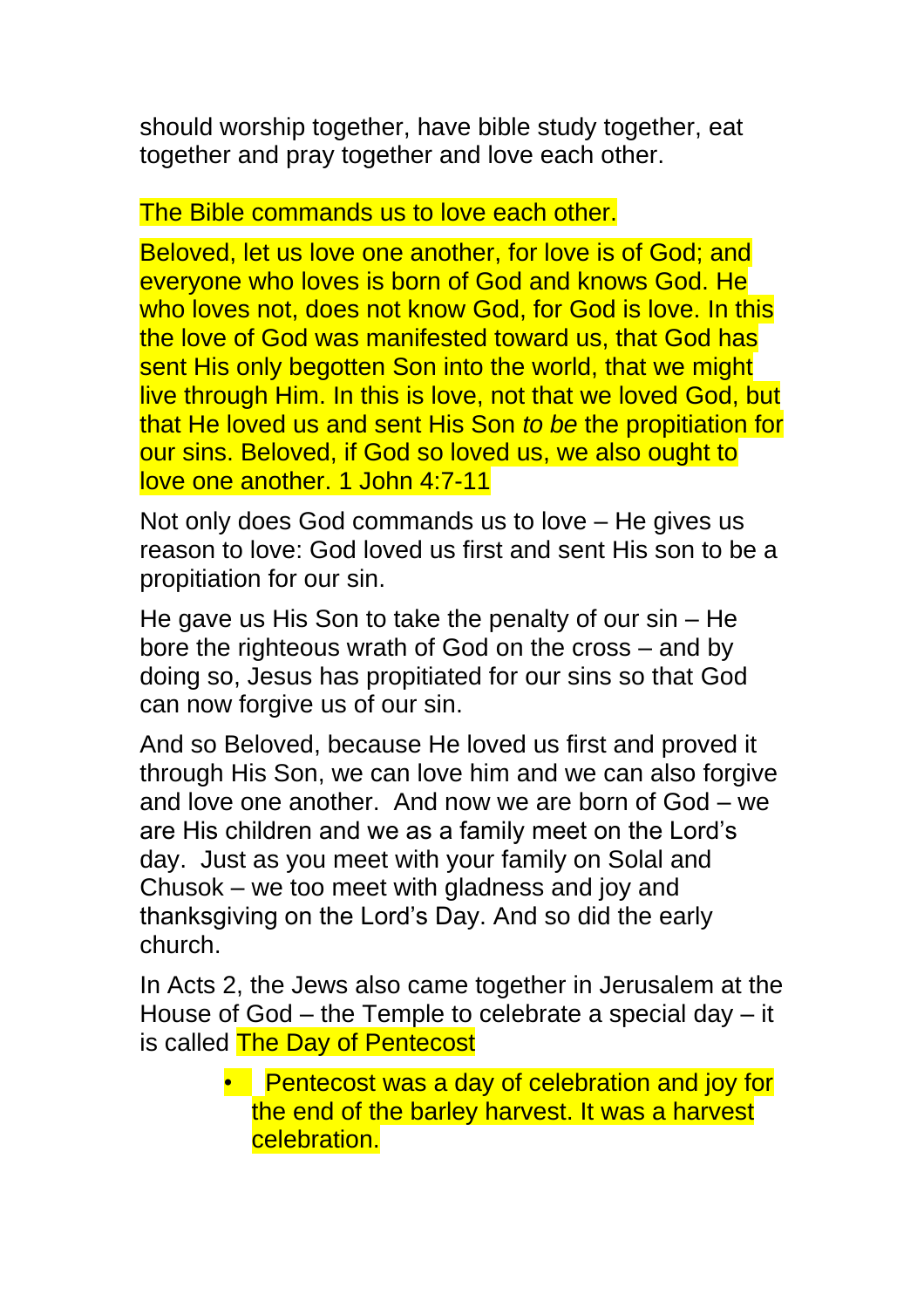- The Day of Pentecost is related to spiritual harvest. God poured out His Spirit to enable believers to reap that harvest.
- "The harvest is plentiful, but the workers are few. Ask the Lord of the harvest, therefore, to send out workers into his harvest field" (Luke 10:2).
- Pentecost prepares harvesters for the fields.
- Most modern day Christians, when we hear the word Pentecost, the first thing that comes to mind is Pentecostalism, or the *Pentecostal Church,* a group of Christians which I will be arguing has seriously misinterpreted this text. The word Pentecost simply means fiftieth
- in the Greek means Pentecost in the Greek is pentékosté
- The Old Testament Feast of Pentecost was celebrated fifty days after Passover.

## Or in Hebrew, Seven Weeks

• Pentecost was also known as the Feast of Weeks (In Hebrew: Shavuot) because it falls seven weeks after the first fruits, the offering of the first of the barley harvest to God.

So in light of the true meaning of Pentecost, we Christians should consider ourselves like farmers that plant the seed of the Gospel to the nations so that when Jesus comes again, He can reap the Harvest and we can – and will - celebrate in the Harvest!

Now that we have set the context of Pentecost, let us read Acts 2.

## Acts 2:4

All of them were filled with the Holy Spirit and began to speak in other tongues as the Spirit enabled them.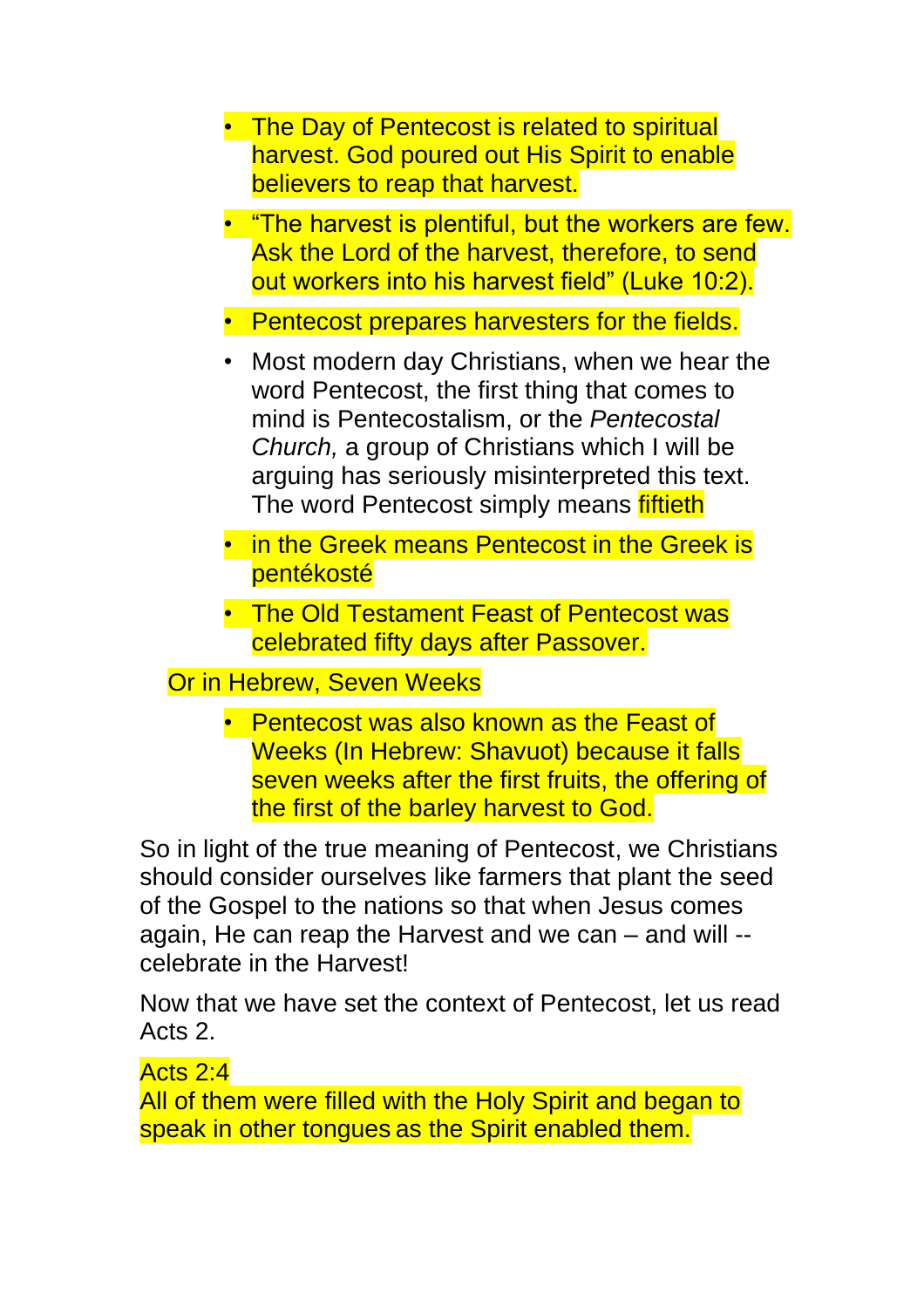As we read Acts 2, I want us to ask the question – what does tongues mean?

To get to the right answer we must do a good exegesis of the text – we must let the text tell us what it means, not pour our own meaning into it.

We should ask what did the word "tongues" mean to people 2000 years ago in Jerusalem?

Unfortunately, today, for most of our Christian brothers and sisters in Christ – especially Pentecostals and Charismatics -- speaking in "tongues" means speaking jibberish or uttering nonsensical syllables.

This is what many scholars call ecstatic utterance.

What happens is that these Pentecostal or Charismatic Christians get into an altered state of consciousness and then utter syllables and sounds that make no sense.

But is this what the Bible is teaching for us to do? Is this what the Bible means when it talks about tongues?

No, this is in fact a 20/21<sup>st</sup> century definition of tongues.

We should not be anachronistic and pour a 20/21<sup>st</sup> century definition of tongues into this ancient Greek word.

Why I say the Pentecostals/Charasmatics are being anachronistic in their definition of tongues is that within Christianity from the  $1<sup>st</sup>$  century to the  $1<sup>th</sup>$  century, there were no Christians that spoke the modern-day, nonsensical gibberish tongues we hear today.

In 2006, the church at Asuza Street had their 100th year anniversary of speaking in tongues. The fact that Pentecostal tongue speaking has a 100-year anniversary is telling and makes this movement suspicious -- because the real speaking of tongues at Pentecost occurred almost 2000 years ago.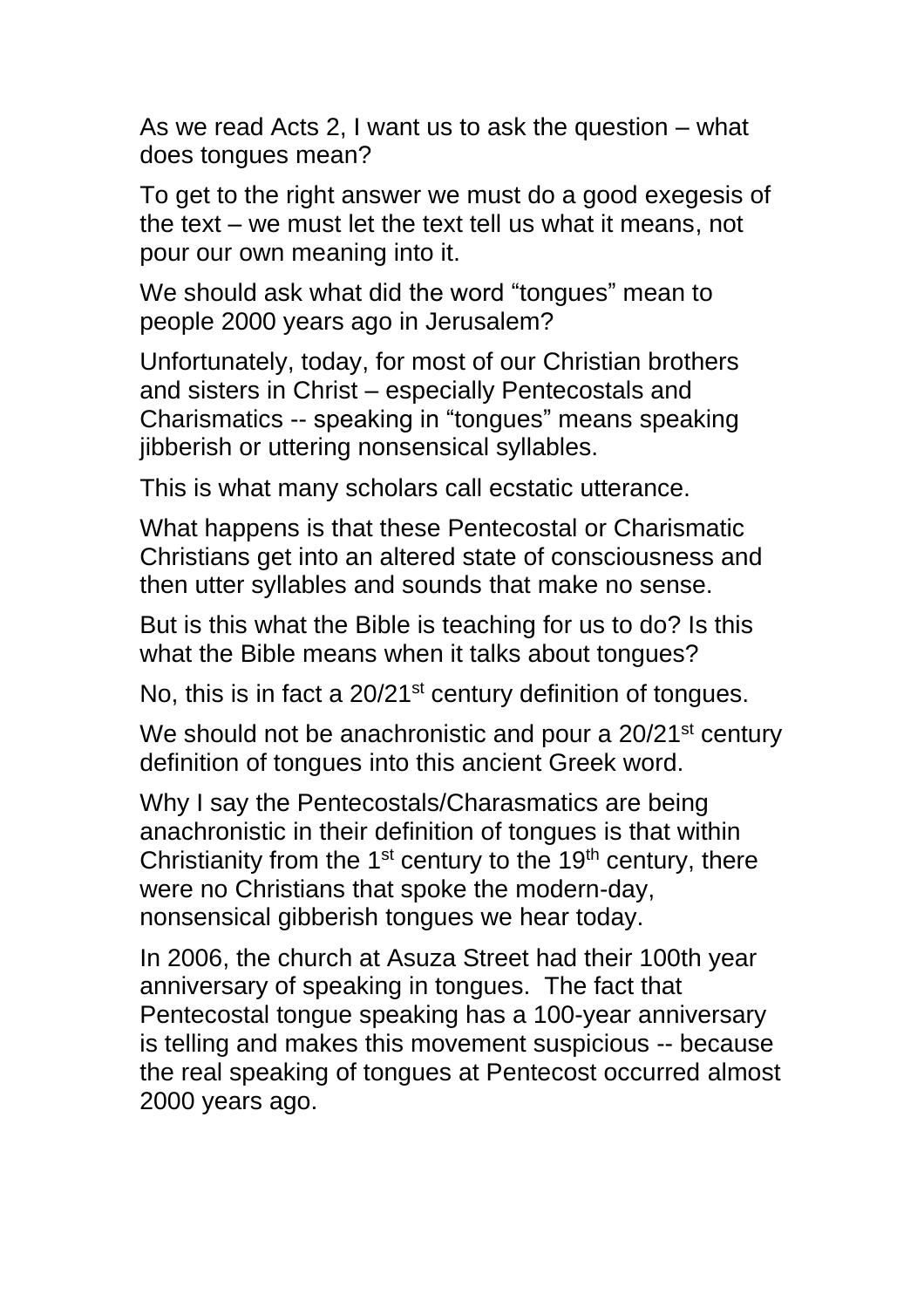If Pentecostal/Charismatic "tongues" were spoken in New Testament times and if they had not ceased, then where was it for almost 1900 years in history?

It should be strange for the tongue speaker that it is not clearly mentioned in history for almost 1900 years, especially considering the importance they place in speaking in tongues.

So if Pentecostal/Charismatic tongues is not the tongues of the Bible, what is?

One way we can figure out the answer is to look at the original language.

"Tongues" in Koine Greek is γλῶσσα (glossa)

Meaning 1) tongue (literally) and 2) language

Language like Greek, Swahili, Korean or Hebrew.

And γλῶσσα means nothing more – (even in modern Greek, the definition has not changed).

Some of you know I went to Greece about 2 summers ago and I took lessons in basic Modern Greek at the Aristotle University of Thessaloniki. And I remember my Greek instructor trying to communicate the word "language" to us and to do so -- without using English -- he pointed to his tongue to help us understand the word "language." So the meaning of the Koine word "tongue" has not changed in Modern Greek.

Another thing we must do to better get to the meaning is understand the context.

As all Bible experts say, context is key in Biblical interpretation.

Also taking into consideration the purpose of the text is also important.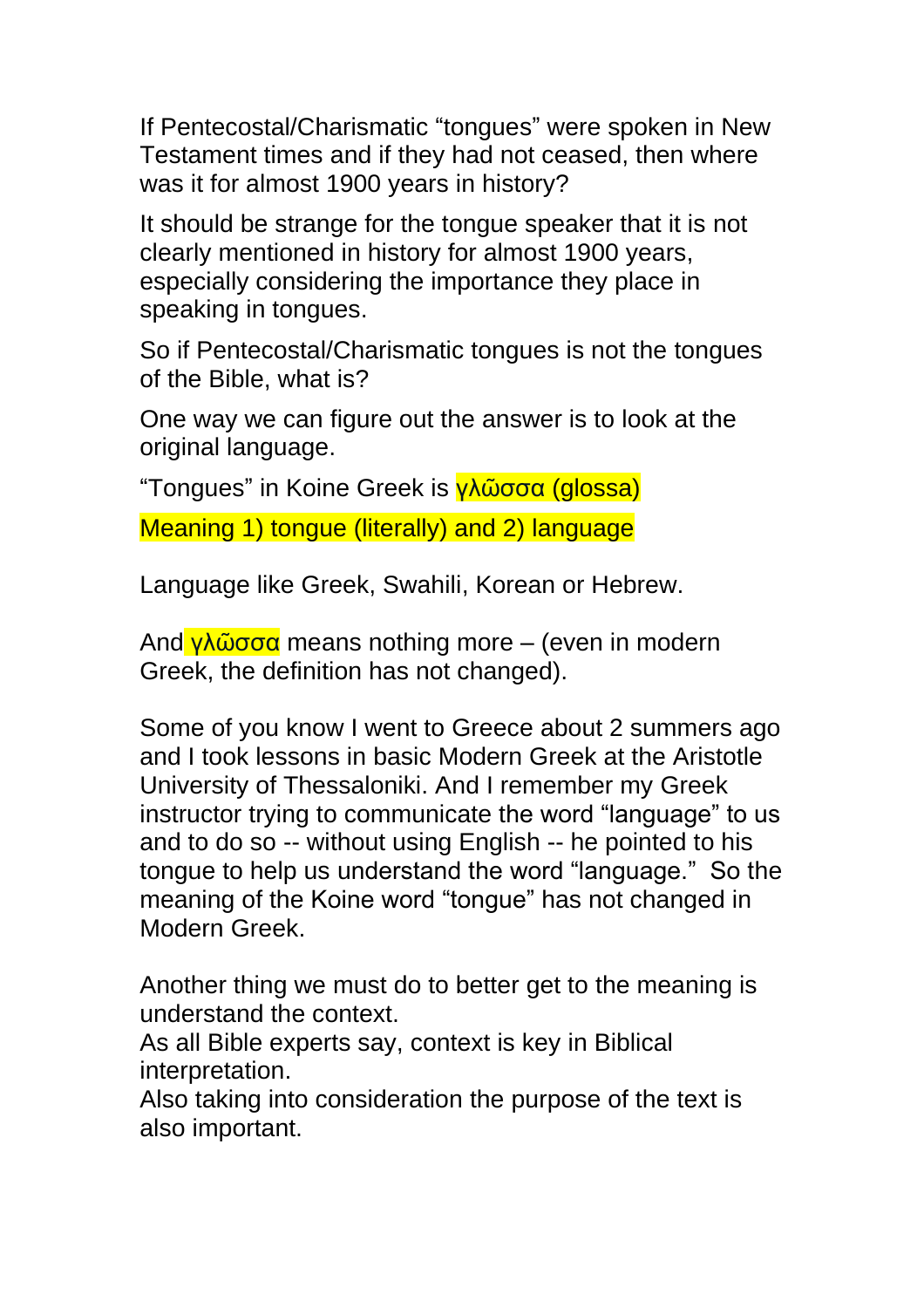The context and purpose of Acts is found in Acts 1:8 – Witnesses will spread the Gospel from Jerusalem to the nations through the power of the Holy Spirit. In order to spread the Good News to the nations– that is, the Gentiles, what must be done?

The Gospel must be preached in different tongues – different languages.

Now there were staying in Jerusalem God-fearing Jews from every nation under heaven… a crowd came together in bewilderment, because each one heard their own language being spoken. Acts 2:5

You see hundreds of thousands of these God-fearing Jews had pilgrimaged to Jerusalem – as they do on Shavuot – Pentecost in Jerusalem Today.

Amazingly, 2000 years later, hundreds of thousands of Jews still celebrate Shavuot the same way, but there is one thing that is different.

The Jews speak and worship in modern Hebrew. But 2000 years ago, most Jews in Israel and the Jews of the Diospora outside Israel had forgotten their original language – Hebrew.

Instead, they spoke the lingua franca of the Roman Empire – which was Aramaic and Koine Greek.

Any of these 2 languages 2000 years ago became the Jews' native language. Hence in vs. 8 - 10, they ask,

<sup>8</sup> Then how is it that each of us hears them in our native language? <sup>9</sup> Parthians, Medes and Elamites; residents of Mesopotamia, Judea and Cappadocia, Pontus and Asia <sup>10</sup> Phrygia and Pamphylia, Egypt and the parts of Libya near Cyrene; visitors from Rome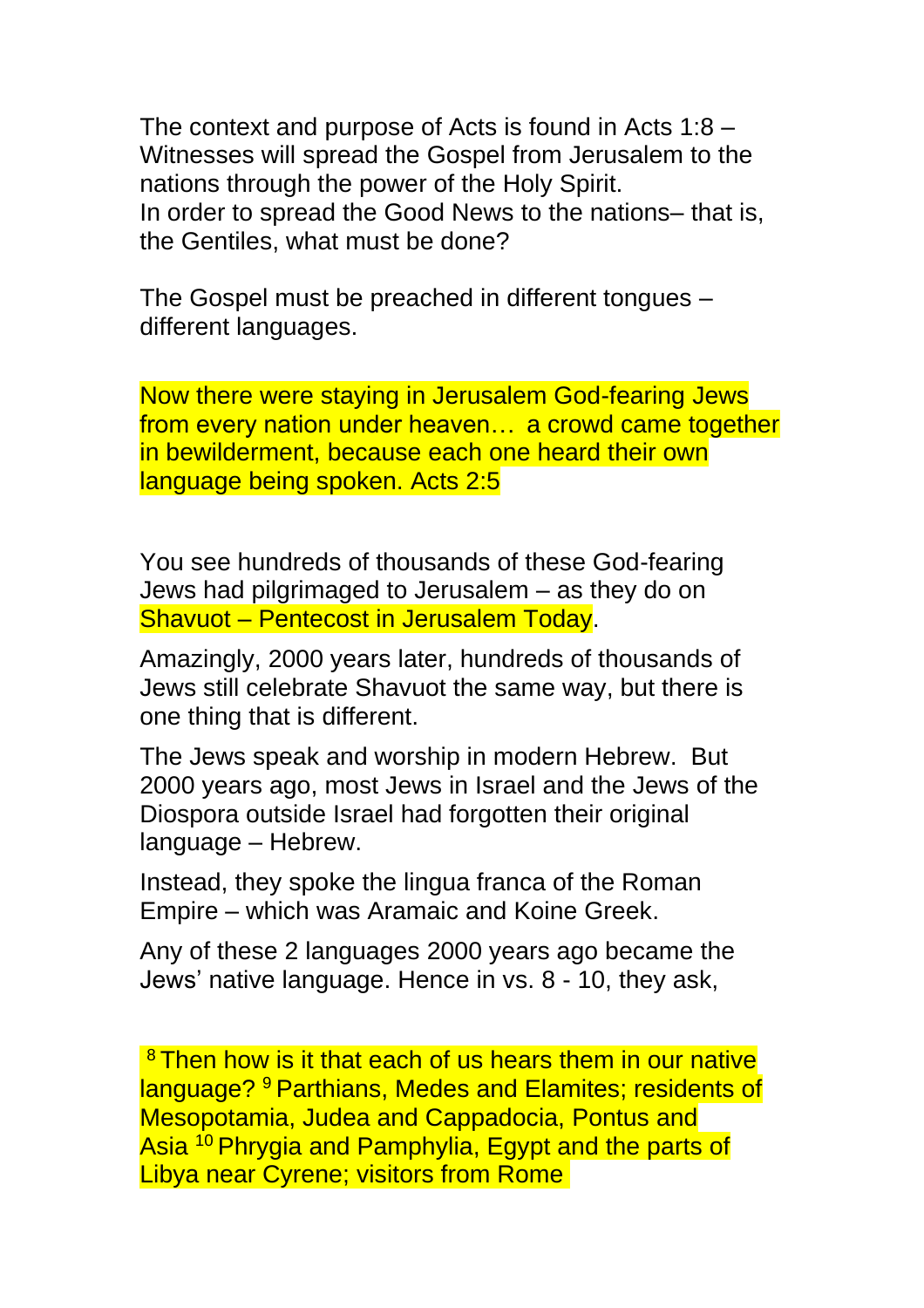This passage is mystifying for us today, since we don't know what languages these regions represent. In fact, most of us read this as a list of languages. But at this time, the various people groups didn't have their distinct language like Koreans have their Korean language.

No! Scholars of ancient languages know that in the first century, almost all people groups in the Roman Empire spoke at least one of two **Lingua Francas:** Jews from Parthia, Media, Elam, Arabia, and Mesopotamia spoke *Aramaic because the Assyrian and Babylonian Empire (which spoke Aramaic) colonized these areas.* 

And Jews visiting from Cappadocia, Pontus, Phrygia, Pamphylia, and the area around Asia Minor, as the New Testament Epistles demonstrate, spoke *Greek.* 

The native language of Jews from Egypt, Libya, Cyrene, Crete, and Rome was also Greek. Now, you might expect Jews from Egypt to speak

Egyptian, but from the time of Alexander the Great this area had essentially become a Greek colony, and -- if you remember -- it was from Egypt that the Septuagint (the Greek translation of the Old Testament) was produced by the seventy Jewish scholars.

If you also recall, Paul wrote his epistle to the Jews in Rome, Phillipi, and Ephesus, and Corinth in which language?

Koine Greek.

Why is this significant? Remember Jesus in Acts 1:8 prophesies that the Gospel will be spread to the nations.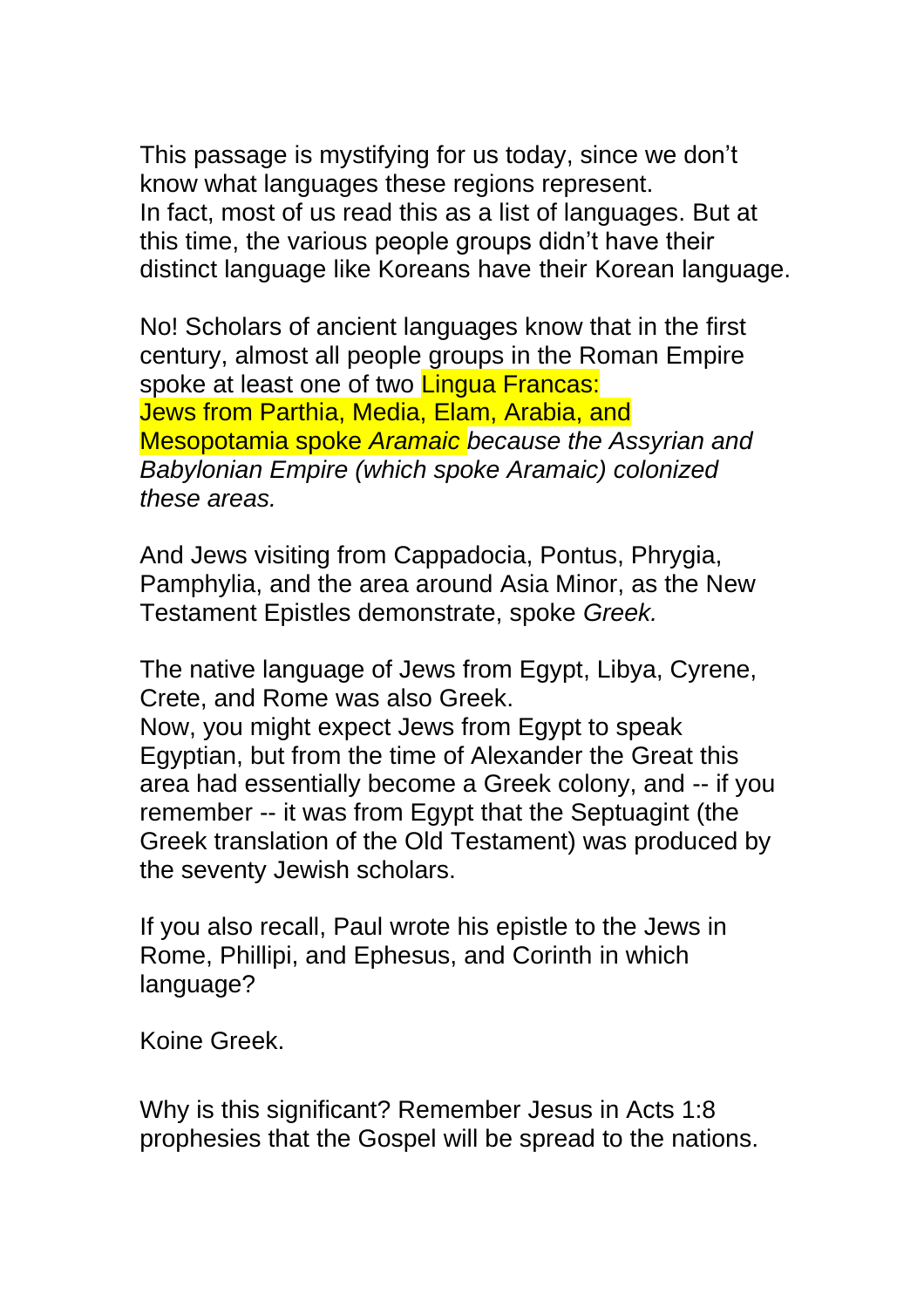Therefore, instead of declaring the glories of God – that is, the Gospel in Jerusalem only in Hebrew.

– the tongue of Angels (the heavenly language)

– the Holy Language

– the Lashon HaKodesh.

Which is the language you praise God with and pray to Him. If you are a good Jew, you aren't suppose to praise God and declare his glories in a pagan tongue like Greek or Aramaic.

What God is saying now through the Holy Spirit – which was shocking to the Jews was that the glories of God – the Gospel will be declared in the pagan, Gentile tongues.

(both Jews and converts to Judaism); Cretans and Arabs—we hear them declaring the glories of God in our own tonques!" vs. 11

Brothers and Sisters this is good news for us because the Gospel is preached in other tongues – Gentile tongues. So we today can worship God in English, Korean, Swahili, Chinese, Japanese, in all tongues so that all people can come to saving faith in any language and Christians of all nations can declare the glories of God in their own tongue. Whether it be in Jerusalem, Judea and Samaria and to the ends of the world. We can praise God in our own language.

I want to end with one passage from Revelation. This prophecy is something we await.

[B]efore me was a great multitude that no one could count, from every nation, tribe, people and language, standing before the throne and before the Lamb. They were wearing white robes and were holding palm branches in their hands. And they cried out in a loud voice: